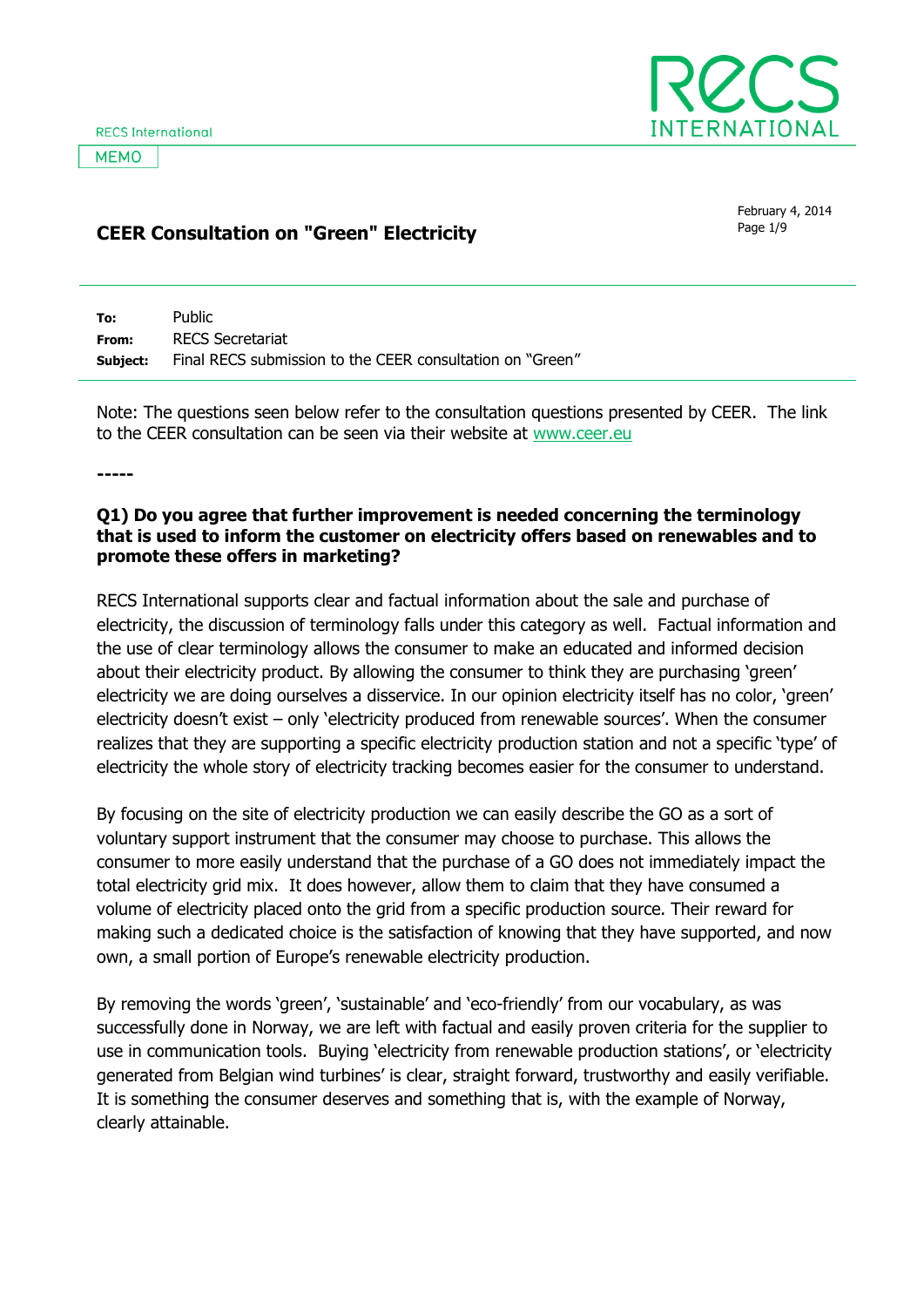

February 4, 2014 Page 2/9

### **Q2) Do you agree that all price Comparison tools should provide customers with an overview of electricity products, including specific information on the origin of the electricity that will be supplied?**

RECS International believes that the responsibility should be with the electricity supplier who must correctly inform their consumers about the electricity product they are consuming/purchasing.

In many countries there is the requirement that renewable-produced electricity products must be backed by the guarantee of origin however this is not the requirement in all countries. This must be changed for the benefit of the European consumer and cohesive product definitions within the European single market. Where this is well regulated however there is also significant room for improvement. Informing consumers about the generating device that produced their electricity is a start but there is a significant amount of secondary information (location, specific technology, size of the facitility etc.) that can be displayed as well.

### **Q3) Do you agree that the NRA (or other competent body) should develop a harmonised format on how information concerning the origin of electricity is displayed and should specify the level of detail required on electricity bills for this information?**

Harmonized information is always in the benefit of the consumer. It is clear that any information referring to the origin of the electricity being supplied must be based on the factual information provided with the GO. The information on the GO can easily be displayed to the consumer via their electricity bills and this is something we see more interest for from consumer organizations. Three main categories seem to be of the chief importance for end-consumers in regards to their electricity's origin: 1. The technology they are consuming, 2. The originating country of their electricity and 3. Any third-party environmental labels that may be connected to that production station.

In order to accomplish these three steps the consumer must receive proper information from the GO (or in other world regions, equivalent tracking mechanisms). The first step in proper information on the GO is harmonization via the EECS standard held by the AIB. The next point of harmonization is Europe-wide mandatory allowance for non-renewable technologies to also receive GO issuance. The more electricity, including non-renewables, that are tracked the less that will show up on the consumer's electricity bill as coming from an 'unknown' origin and consequently be part of the 'residual mix'.

For this reason it is critical that we focus on expanding the GO system towards mandatory fulldisclosure. The mandatory issuance for all production technologies has already been proven possible in Austria and Switzerland.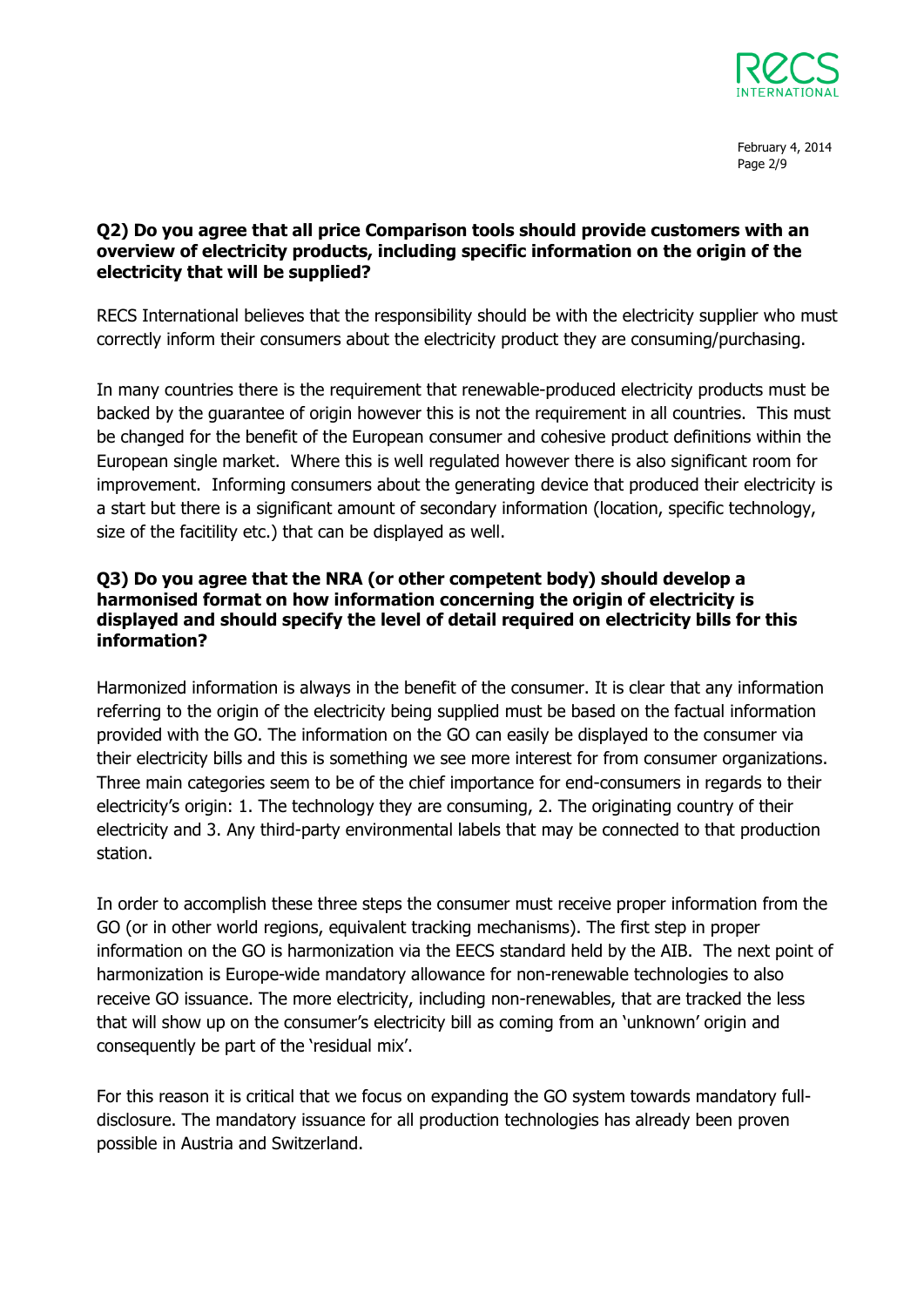

February 4, 2014 Page 3/9

#### **Q4) Do you agree that two levels of information should be provided to customers? Complementing the bill, additional information such as the geographic origin, the technology and the product mix could be made available on the website of the supplier. In that case, a reference on the bill should draw customers' attention to this additional information.**

Its the responsibility of legislators to have regulations in place that protects the consumer's choice for electricity products. Suppliers must be clear about the product they are selling. It seems logical that there should be a distinction between mandatory information and voluntary (additional information) that is displayed on the supplier's electricity bill as well. Basic information like the technology and country of origin should always be given.

# A note on the specific text prior to the questions:

Consumers are demanding the choice to directly use/supply their own GO certificates to prove the origin of their electricity. This is similar to end-consumers wishing to supply their own physical electricity flows with solar-panels on their roofs. Both show active involvement in the origin/production of electricity and something that should be supported in a free and liberalized marketplace. The statement then, "A direct use of GOs by end-users is not recommended and would even contradict EU Directives", is something we disagree with whole-heartedly and something that is seen to be false in the working reality. Large consumers are directly using/canceling GOs more than ever before. This direct use of GOs is supported by the World Resource Institute's – Green House Gas Protocol, the CDP and environmental NGOs large and small. Examples of this direct use can be seen by Google

(http://googleblog.blogspot.nl/2013/06/powering-our-finnish-data-center-with.html) and even the Dutch National Rail Provider, the 'NS' (http://www.nsstations.nl/ns-stations/duurzaam.html).

### **Q5) Do you support the idea that if a supplier also publishes the product mix on the bill for some customers, the publication of the product mix should be done consistently for all of its customers in order to minimise the risk of "double counting" within one company?**

Consistency is always the best policy. Unfortunately the European Directive only regulates the disclosure of a supplier's mix, something RECS International believes is irrelevant compared to the individual consumer's product mix. The best possible solution is total transparency on the part of the electricity supplier as well as clear definitions of a supply mix and a product mix. In our opinion the supply mix is nothing more than the average of all the various product mixes delivered to consumers.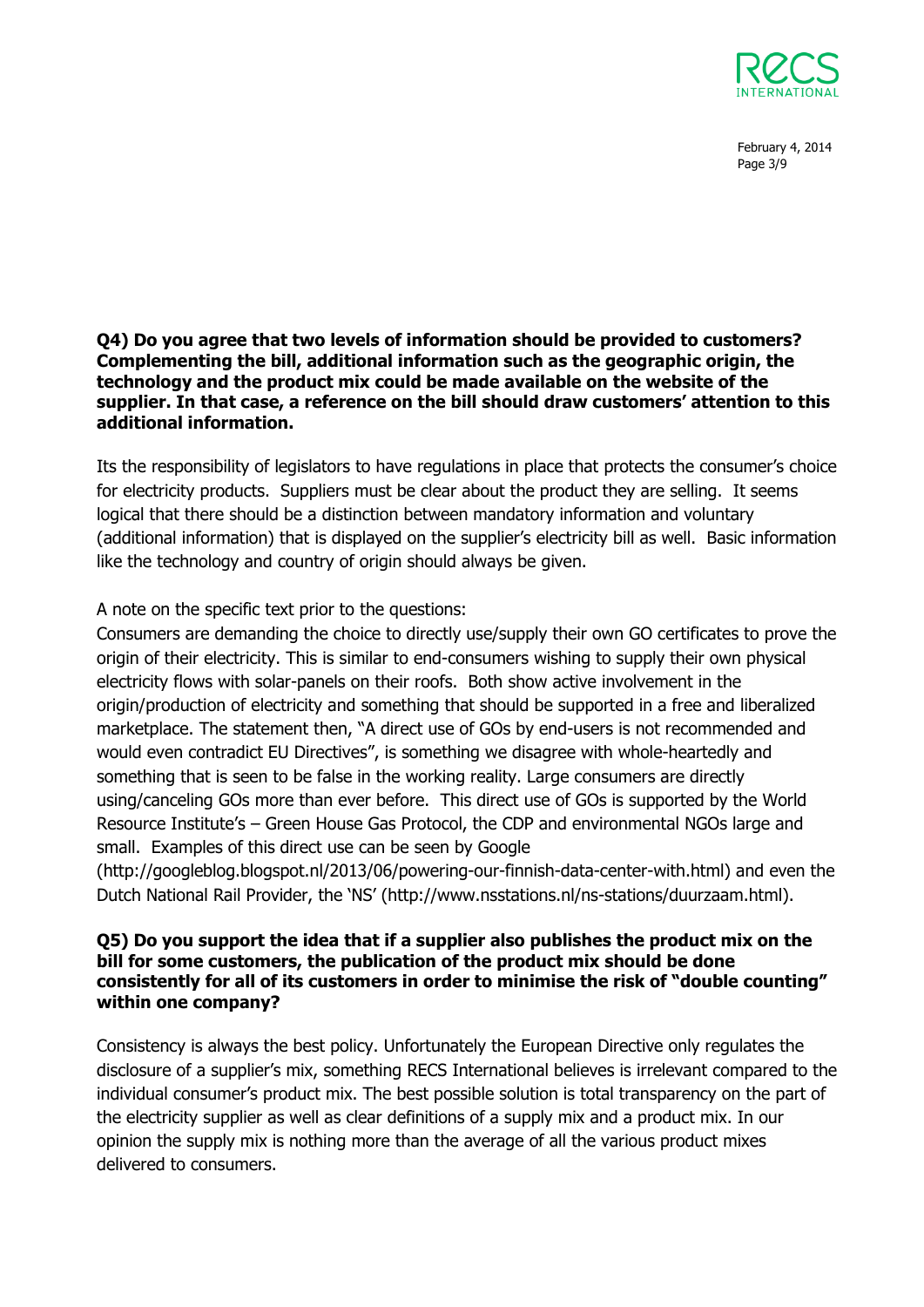

February 4, 2014 Page 4/9

In the opinion of RECS International the consumer choses an electricity product and this specific mix can be determined by two factors. The first is that the electricity product is tracked with GOs and then based upon GOs used in the current year, or the product is non-tracked and based upon the previous year's residual mix (non-tracked attributes). In our opinion all suppliers will offer a residual mix product mix unless they have specifically cancelled GOs for a consumer product mix.

## **Q6) Do you agree that the publication of an annual disclosure report by NRAs (or other competent bodies) is a good practice?**

The organized, transparent disclosure of information is always beneficial. Reports of annual disclosure information would reduce confusion and provide a location for correct information. This is most helpful if NRAs agree upon a reporting format.

## **Q7) Do you agree that further harmonisation of the existing disclosure systems on a European level necessary?**

While on the surface the implementation of the RES directive and the harmonization of GOs with the AIB seem like two distinct issues this is not actually the case. The implementation of a national-GO system that is not connected to the AIB hub opens the possibility for systemic issues that can undermine the reliability of a national GO-based disclosure system. Additionally we have seen that national governments who take the step to implement a national GO often become 'attached' to their individual national systems unwilling to consider the systemic change that would be involved with the voluntary harmonization to the AIB's European Energy Certificate Standard (EECS). Only when a GO is standardized with EECS is it truly reliable and able to be considered as a trustworthy disclosure instrument. For this reason RECS International supports the harmonization of GOs with EECS and the implementation of the RES directive equally.

It should also be mentioned that the RE-DISS team is doing a good job in their attempt to harmonize disclosure methods within the EU. They have encountered a number of issue however including the reporting date and GO synchronization with calendar years.

A note on the specific text prior to the questions:

We disagree that the risk of double counting exists when energy consumers cancel GOs separately for their own purposes. We see this as a symbol of a highly developed marketplace and something that should be supported. The only issue that can arise from individual companies canceling GOs is over cancelation or the cancelation of two GOs for one MWh of electricity. This is a topic RECS International has discussed in detail with the RE-DISS II project. Our conclusion as RECS International was that this is a theoretical problem. In the situation that the market for GOs is short, those that accidently double cancel GOs (either directly or because their supplier also canceled GOs on their behalf) essentially have further decreased the supply inevitably increasing the price of GOs for others. This increased price for GOs is beneficial for the producer of indemand electricity sources as they will receive more revenue for their electricity production.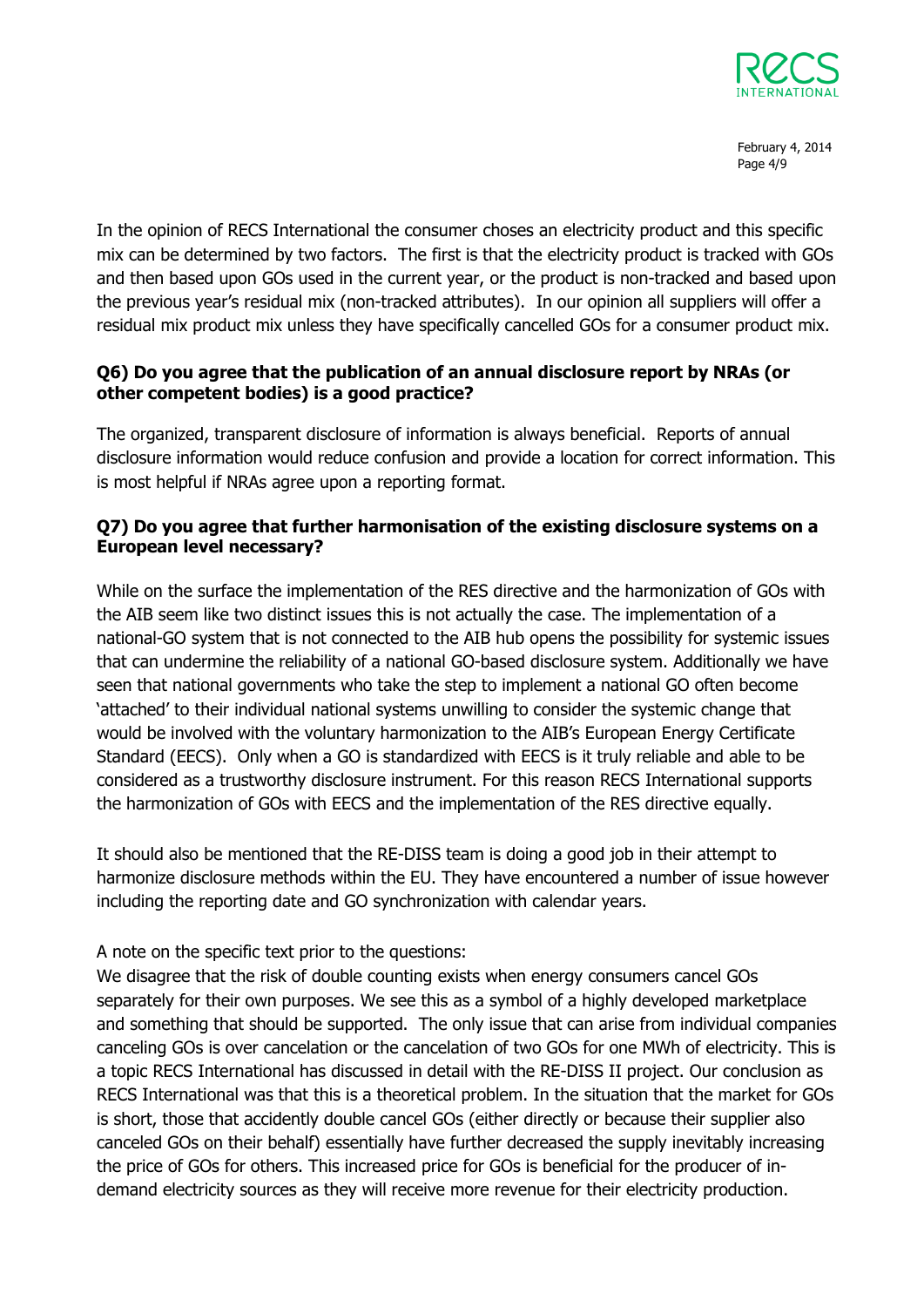

February 4, 2014 Page 5/9

Those unwilling to pay the price for the GOs would purchase another type of electricity production (i.e. residual mix, nuclear or in some markets even coal/natural gas) inevitably changing the fuelmix they are able to disclose.

## **Q8) Do you agree that GOs should be used as a common and reliable basis for all disclosure systems?**

It is quite clear that the GO should be used as a common and reliable basis for all disclosure systems. The GO is already the chosen system for voluntary disclosure (i.e. carbon accounting) among large corporate consumers and the third-party standards that attempt to regulate these voluntary disclosure reports (like CDP and the Green House Gas Protocol). The use of the GO as the principle voluntary electricity disclosure mechanisms underpins the fact that the GO market is already consumer-driven, market-based and adherent to reliable, transparent and robust principles. The step towards GOs becoming the basis for all disclosure systems, including the mandatory requirement for supplier electricity disclosure, is strongly supported by RECS International. The system is able to take on this task and has proven reliable in doing so in many European countries. Problems arise from the existing legislation (2009/28/EC and 2009/72/EC) which regulate the GO system and the European disclosure system as two separate needs with no overlap. This, as we know, is not the case and it is something that international projects like CA-RES should investigate more closely. The support from CEER could speed up this process.

Some notes on the specific text prior to the question:

1. CEER mentioned that GOs should be issued only for net-generation and GOs should be internationally transferable. These are both logical and something RECS International agrees with fully, however these are only two issues that can arise if a GO system is implemented outside of the EECS standard held by the AIB. The AIB standard helps GO systems standardize under commonly accepted rules.

2. The calculation of the residual mix is a subject we are willing to discuss with external stakeholders, including CEER, and something we feel is integrally important for a working electricity tracking system. The basic principles remain that products tracked with a GO represent the production of the current year while residual mix calculations, non-tracked supplier products, are by nature based upon the unused attributes of the previous year. In more technical terms electricity consumption in year X can only be associated to GOs from year X. As a result, residual mix based products must be based upon year X-1 calculations. This then creates a problem from year X GOs that have a lifetime of 12-months. The possibility to calculate the previous year's residual mix while GOs from that year are still actively available for consumption creates an inconsistency. When the residual mix is calculated should these previous year GOs be automatically retired and fall into the residual mix, or, should they be active for the full 12-month lifetime and create possible inconsistencies in the calculation? RECS International has previously expressed their opinion for correct information even if that means a shorter lifetime for some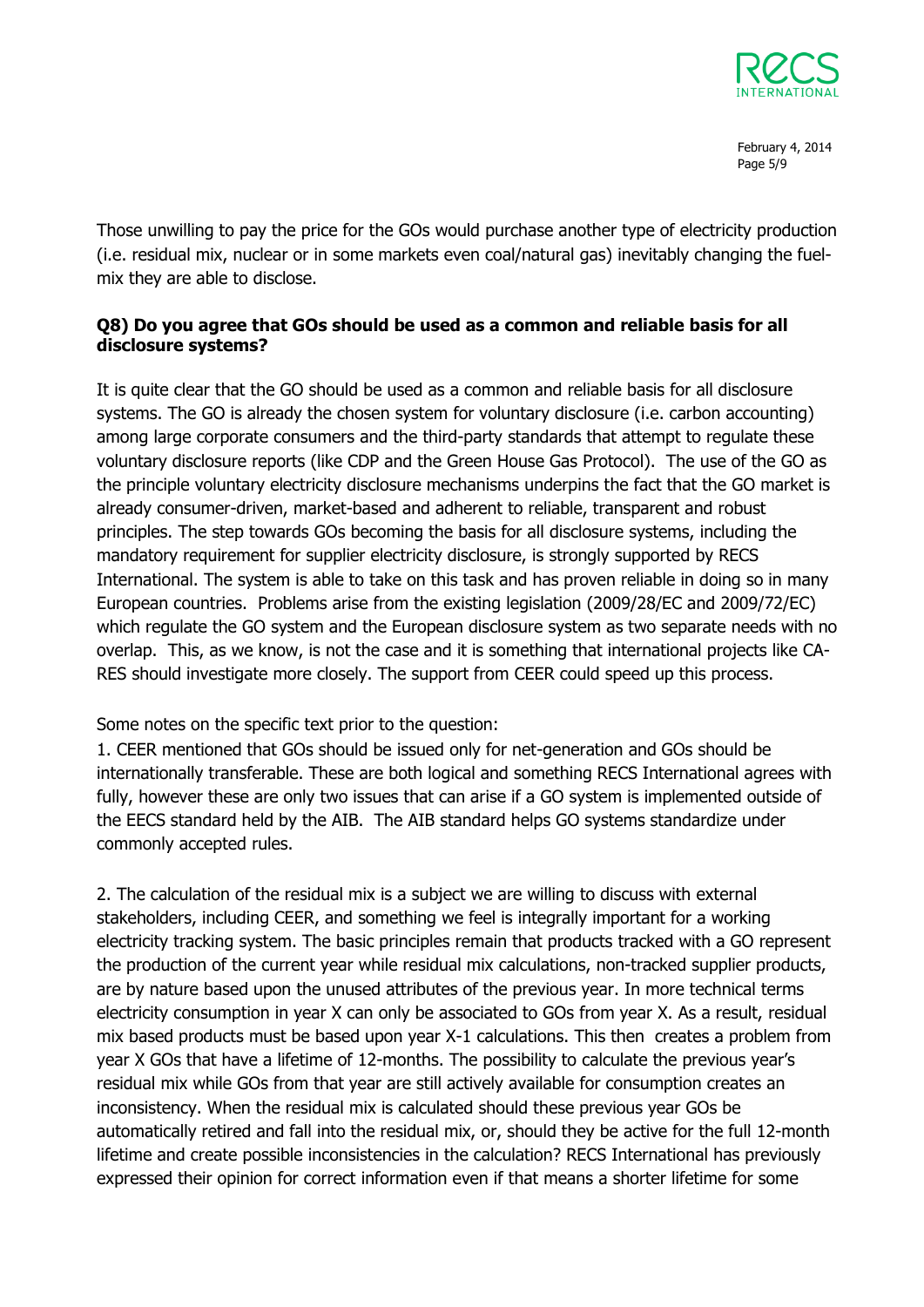

February 4, 2014 Page 6/9

GOs. Our solution is inline with most other stakeholders who are actively involved on this topic. Creating an artificial deadline for previous year GOs of March 31 X+1 is beneficial for proper information and the consumer. The promotion of best practice within CEER would help communication aspects in and outside the electricity tracking community.

### **Q9) Do you agree that the issuing of RES-GOs should be mandatory for all electricity produced with renewable sources?**

Generally speaking the use of GOs should be mandatory for the tracking of all renewable energy products, the result of an active choice by suppliers to profile a renewable energy mix. As a logical result suppliers must use the GO to distinguishing various types of electricity products. It should be voluntary for producers to take part issuing GOs from renewables. Production devices that do not issue a GO certificate will not have their attributes disappear but rather they will only be a part of the residual mix. It is one-step too far to mandate GO production on producers, rather we can mandate this on suppliers' products. This will slowly reduce the amount of electricity that falls into the residual mix.

RECS International still strongly supports the developments seen in Switzerland and Austria but must insist that the requirement to prove consumption is the most important criteria, not create supply. This is part of the reason the focus on only renewable GOs is incorrect. Currently, in most European countries if a supply company, or individual consumer, wants to prove they have consumed low-carbon, non-renewable, electricity production technologies (like natural gas) it is still impossible because there is no tracking system available for non-renewables. As a result we see supply companies claiming the use of non-renewable technologies in a product/supply mix without the use of a tracking instrument as proof of their disclosure ownership.

Putting requirements on the suppliers is more important than placing these requirements on the producers but having the systems in place for the suppliers to correctly identify their product is critical.

### **Q10) Do you agree that issuing of GOs should be extended to all sources of electricity to make the basis for the disclosure system more consistent and reliable, but also to provide opportunities for market offers for electricity based upon specific nonrenewable sources in a trustworthy manner? Should this be mandatory or voluntary?**

We agree that GOs issuance should be extended to all production sources including nonrenewables. At first this can be done on a voluntary basis, however mandatory disclosure should be seen as a long-term goal. We believe this should implemented via a step-wise approach where more and more becomes tracked meaning less and less falls into the residual mix. The benefits of a mandatory, full-disclosure systems are just starting to be seen in a few national domains. After one-year of full disclosure in Austria and Switzerland we can now see that the consumer is better protected and can receive more factual information about their electricity products/consumption.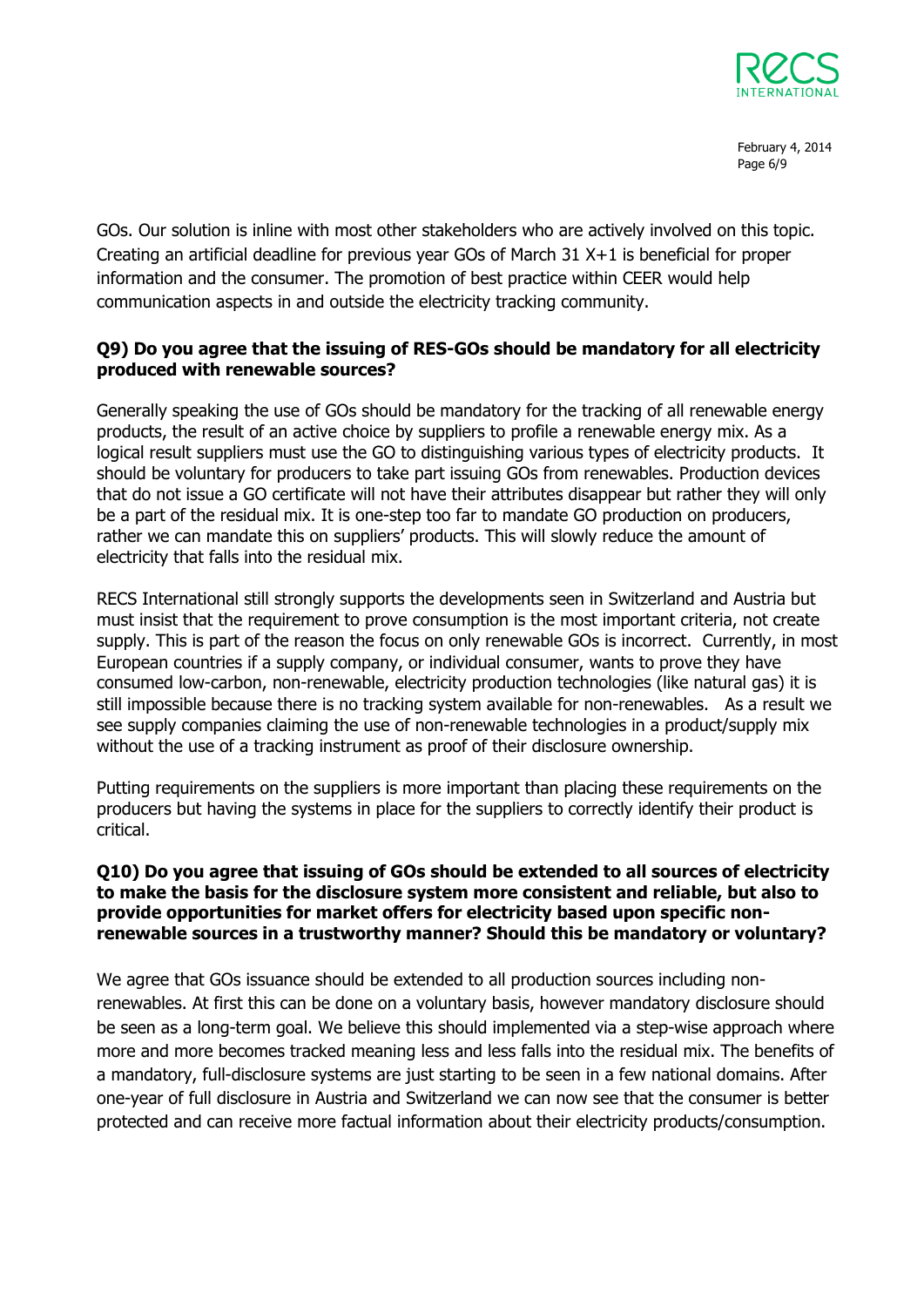

February 4, 2014 Page 7/9

The trend towards full-disclosure is not only a European trend. The US-RECs tracking system is also taking this into consideration. Some US-regional tracking systems (comparable to European national domains) now allow for the voluntary issuance of all electricity sources.

## **Q11) Do you agree that the integration of electricity markets at European level should ideally be accompanied by actively developing a European RES-GO market?**

Keeping energy affordable for the consumer should be the highest priority of any liberalized marketplace. With the electricity market these needs must always be balanced against the desire for increased reliability and further sustainability. RECS International feels that the focus on socialized support systems, where no single end-consumer is allowed a choice in their electricity product, has led to an inattention to cost-efficiency. The focus on sustainability and reliability has indeed produced short-term increases in the actual installed capacity of renewable production sites but cannot be considered in any long-term vision for the future of European energy support systems.

By viewing the choice of a consumer as a priority (as is normal in a marketplace) the development of a reliable and transparent (RES-)GO market will develop naturally. The GO allows this type of bottom-up electricity market to slowly develop where once an entirely top-down market existed. By realizing that consumers can have an influence on the future direction of the electricity market, the free and open GO marketplace will become a natural byproduct. We must together, as a community, realize that the electricity consumer is not unimportant in the future of the electricity system.

### **Q12) Do you agree that when informing customers about their energy, RES-support schemes and disclosure should be seen as separate issues with their own instruments?**

The natural separation of electricity production and electricity consumption explains the reason that these two items, RES-support and disclosure, can be seen as two separate issues and each in need of their own instruments. To be clear, when we as a European community speak about RESsupport schemes we are speaking about renewable production support. In Europe these renewable production support schemes are most commonly feed-in tariff systems, premium schemes or quote systems (support certificates). The financial support is given when renewable electricity is produced (and in the case of a quota system support certificates are determined by market prices).

The consumption of electricity is different and not directly related to the production support. Electricity produced (whether the recipient of subsidies or not) naturally flows through the grid; single electrons are impossible to follow. Electricity consumption, as mandated by the physical flow of electrons, will come from an unknown origin unless an electricity tracking mechanisms (the GO) can be used as proof of consumption. By using an electricity tracking mechanism as a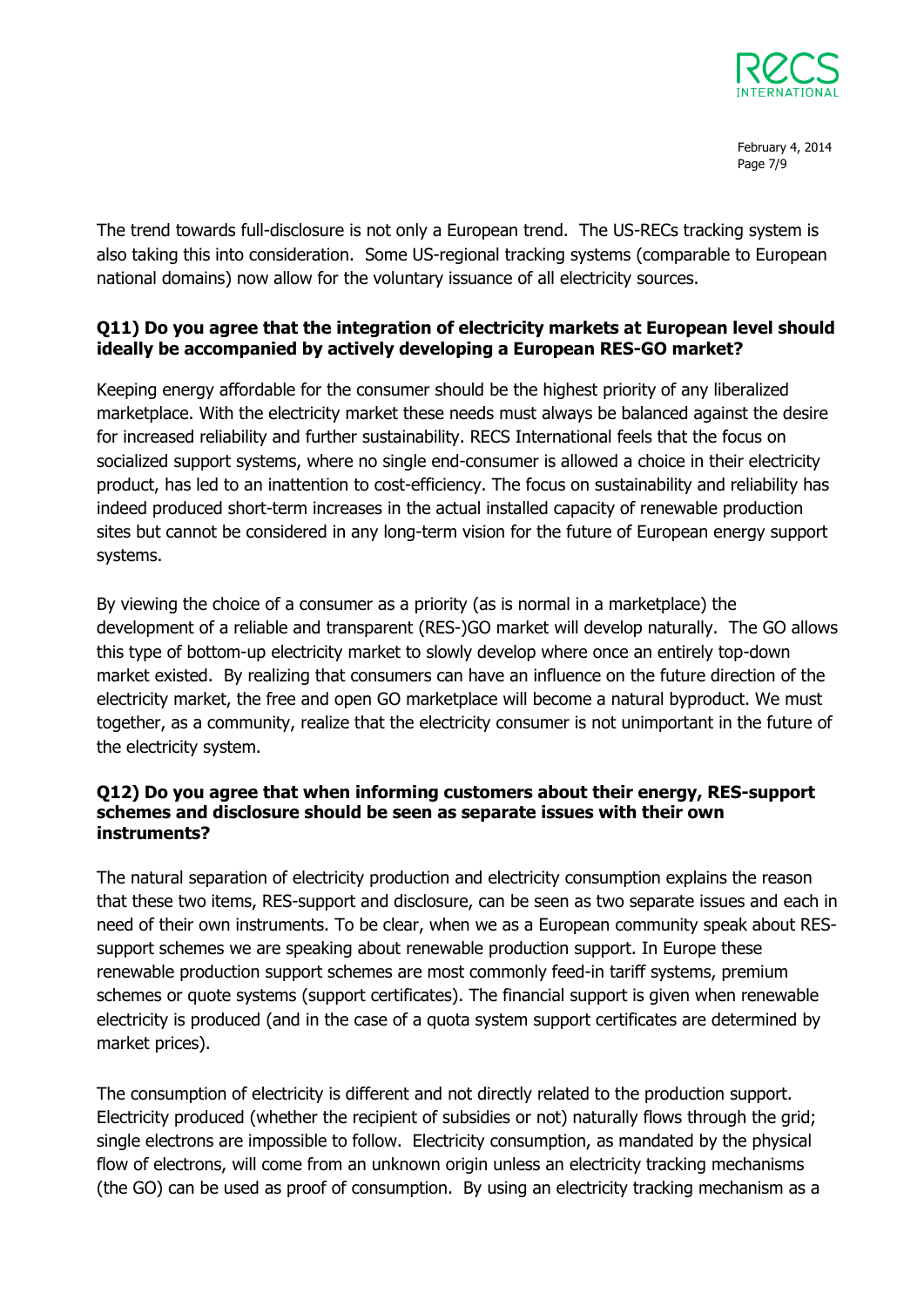

February 4, 2014 Page 8/9

disclosure certificate we can still allow for the traditional production support (RES-support schemes) while simultaneously allowing proper consumer information about their actual electricity consumption. Part of the consumer information about their actual electricity consumption is knowing if they have consumed electricity from a production station receiving RES-support.

The ability to disallow individual consumers from cancelling GOs from subsidized production is fine if that is the choice of the national government. That being said, the best situation would be if a GO was always produced, regardless of if the production station was subsidized or not. The national government would then be able to choose if GOs from subsidized power were the disclosure rights of all taxpaying citizens and immediately canceled on their behalf, or if the disclosure rights could be individually owned and used for end-consumer disclosure.

It is our opinion that the topic of RES-support solutions and their interaction with disclosure systems is a complex topic that should be given more attention. We have attached our recent position paper to this questionnaire for the review of the CEER consultation committee. It is important as well to consider the lessons learned from similar support systems/disclosure systems in a number of individual states within the USA. These can provide some good examples of how disclosure systems and RES-support systems can be introduced.

### **Q13) Do you feel that it is necessary to recognise all GOs for disclosure purposes, irrespective of whether GOs come from supported or not-supported electricity?**

As we have previously written in Q12, there is a clear distinction between the production of electricity and the consumption of electricity. If we understand that there is a need to support the production of renewable electricity and a need to prove the electricity products consumed by individuals, than it is logical that all GOs must be recognized for disclosure purposes. An individual country would still have right to own the consumption attributes of supported electricity by making it a requirement that recipients of production support forfeit GO disclosure rights to the government.

# **Q14) Do you agree that "green" power quality labels should mandatorily be using GOs as their unique tracking mechanism?**

If the 'green' quality label is marketing itself as an electricity product than it should be obliged to adhere to the European best practices for the disclosure of renewable electricity; in most European countries that means using the Guarantee of Origin. There are labels in Europe that allow the consumer to market they are using 'wind electricity' even though the label is supplying the consumer with carbon offsets from the other side of the globe. This is not to say that the this type of label is a bad product, it is however poorly described to the consumer. The consumer is not consuming 'wind electricity' in the same way an electricity supplier may be forced to deliver it – rather they are consuming carbon offsets, a different but also valuable environmental commodity.